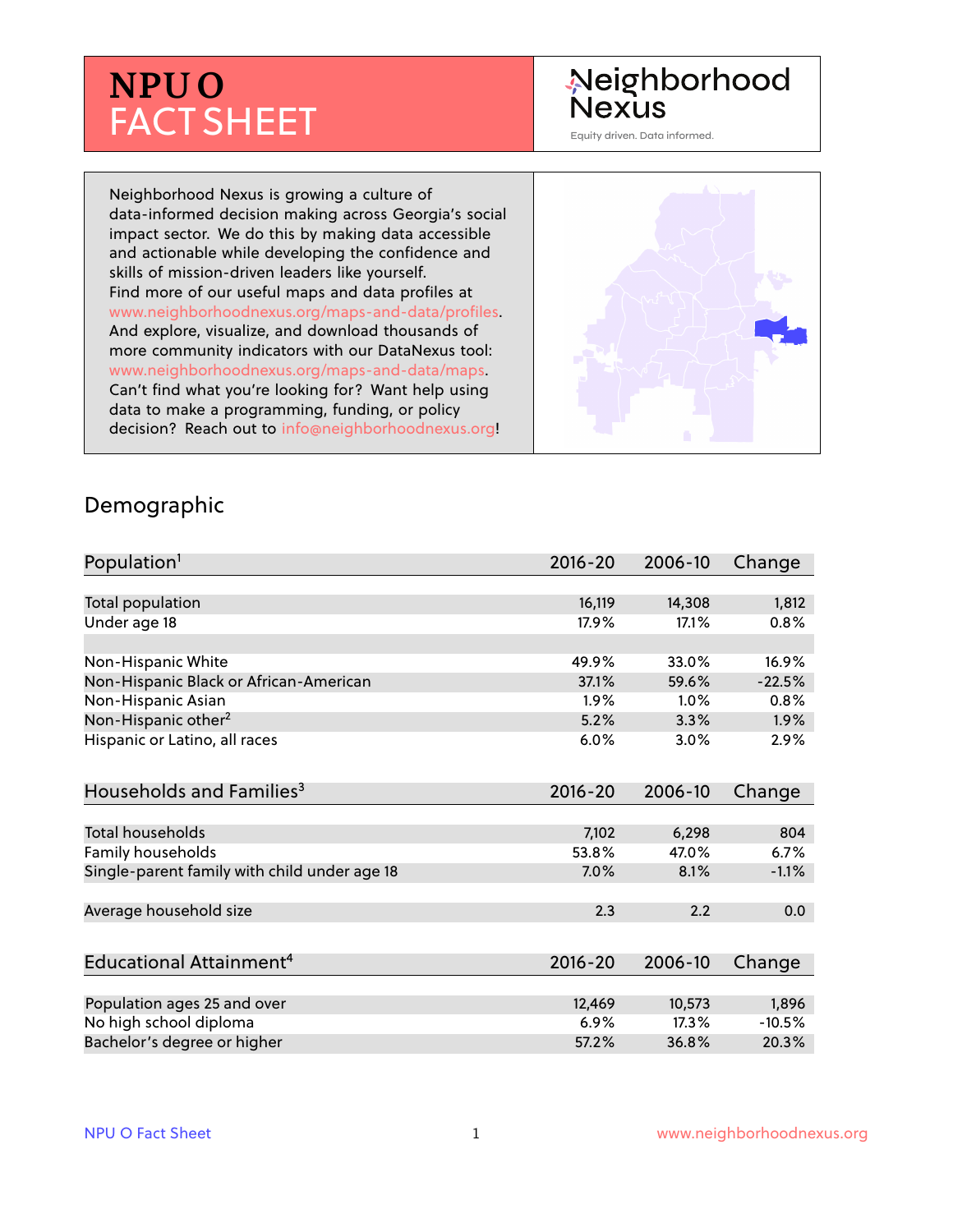## Change Measures, continued...

| Employment <sup>5</sup>                            | $2016 - 20$ | 2006-10     | Change   |
|----------------------------------------------------|-------------|-------------|----------|
|                                                    |             |             |          |
| Total workers residing in NPU                      | 8,662       | 6,942       | 1,720    |
| Workers with earnings \$1250/month or less         | 13.6%       | 29.7%       | $-16.1%$ |
| Workers with earnings \$1251/month to \$3333/month | 25.1%       | 49.9%       | $-24.8%$ |
| Workers with earnings greater than \$3333/month    | 61.3%       | 20.4%       | 40.9%    |
| Total jobs located in NPU                          | 4,161       | 1,839       | 2,322    |
| Jobs with earnings \$1250/month or less            | 29.2%       | 33.0%       | $-3.8%$  |
| Jobs with earnings \$1251/month to \$3333/month    | 35.2%       | 44.6%       | $-9.4%$  |
| Jobs with earnings greater than \$3333/month       | 35.6%       | 22.4%       | 13.2%    |
|                                                    |             |             |          |
| Jobs/workers ratio                                 | 0.5         | 0.3         | 0.2      |
| Income and Poverty <sup>6</sup>                    | $2016 - 20$ | 2006-10     | Change   |
|                                                    |             |             |          |
| Median household income                            | \$87,694    | \$46,661    | \$41,034 |
|                                                    |             |             |          |
| Population for whom poverty status is determined   | 16,043      | 14,294      | 1,749    |
| Population below poverty                           | 11.7%       | 19.6%       | $-7.9%$  |
|                                                    |             |             |          |
| Housing <sup>7</sup>                               | $2016 - 20$ | 2006-10     | Change   |
| Total housing units                                | 8,194       | 7,681       | 513      |
| Occupied housing units                             | 86.7%       | 82.0%       | 4.7%     |
| Vacant housing units                               | 13.3%       | 18.0%       | $-4.7%$  |
|                                                    |             |             |          |
| Occupied housing units                             | 7,102       | 6,298       | 804      |
| Owner occupied housing units                       | 64.8%       | 61.8%       | 3.0%     |
| Renter occupied housing units                      | 35.2%       | 38.2%       | $-3.0%$  |
|                                                    |             |             |          |
| Access to a Vehicle <sup>8</sup>                   | $2016 - 20$ | 2006-10     | Change   |
|                                                    |             |             |          |
| Occupied housing units                             | 7,102       | 6,298       | 804      |
| No vehicle available                               | 12.4%       | 16.9%       | $-4.5%$  |
|                                                    |             |             |          |
| Crime Rates, per 10,000 Population <sup>9</sup>    | 2017-21     | $2012 - 16$ | Change   |
|                                                    |             |             |          |
| All Part I crimes                                  | 405.8       | 668.3       | $-262.5$ |
| Violent crime                                      | 36.6        | 67.0        | $-30.3$  |
| Murder                                             | 2.0         | 0.5         | 1.5      |
| Robbery                                            | 12.8        | 34.9        | $-22.1$  |
| Aggravated assault                                 | 21.8        | 31.5        | $-9.7$   |
| Property crime                                     | 369.2       | 601.4       | $-232.1$ |
| <b>Burglary</b>                                    | 51.1        | 127.3       | $-76.2$  |
| Larceny                                            | 283.6       | 389.4       | $-105.7$ |
| Vehicle theft                                      | 34.5        | 84.7        | $-50.2$  |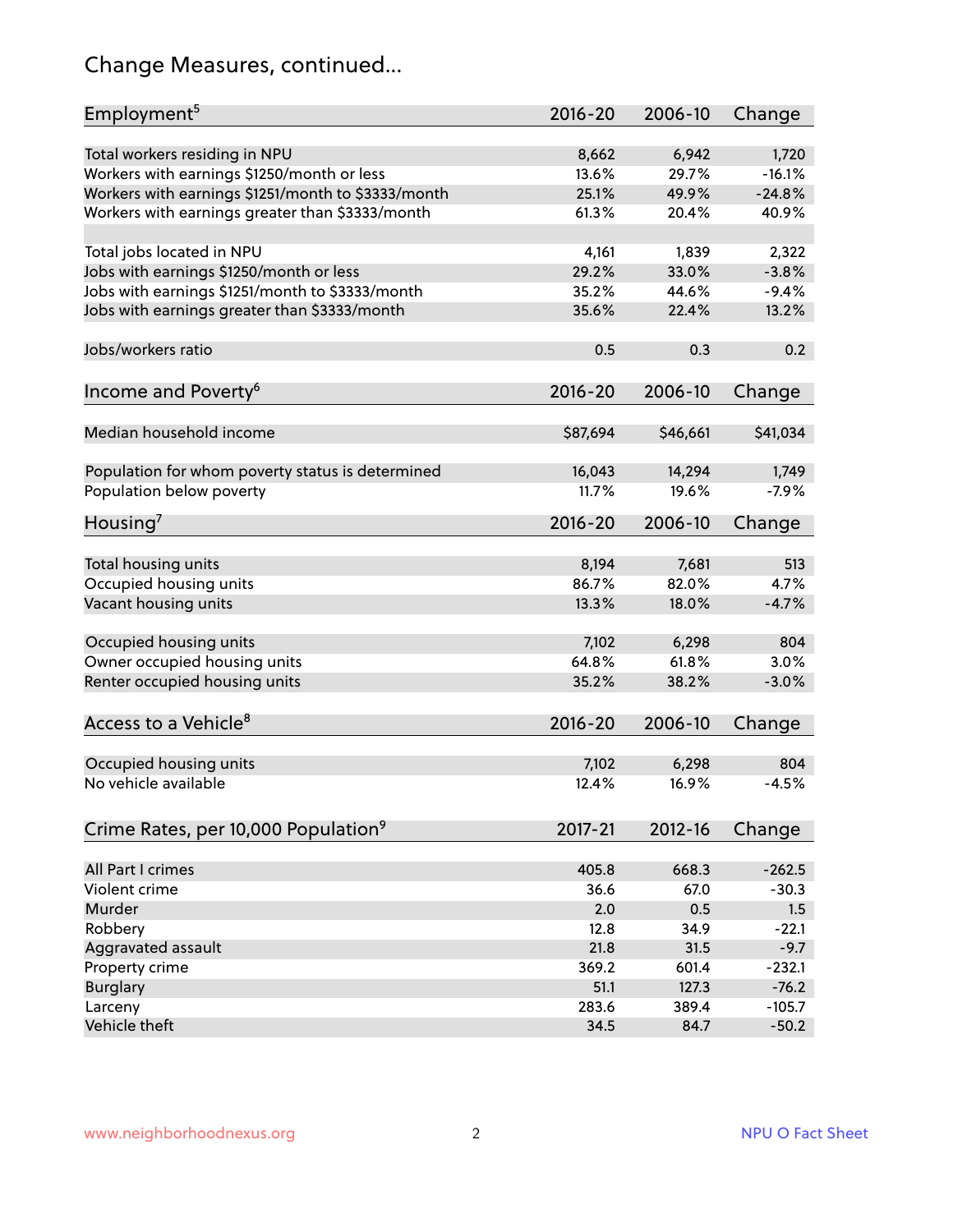## Current Data: Demographic

| Sex and Age, 2016-20 <sup>10</sup>                    | <b>Estimate</b> | Margin of Error |
|-------------------------------------------------------|-----------------|-----------------|
| Total population                                      | 16,119          | ±1,284          |
| Male                                                  | 46.1%           | $\pm 2.1\%$     |
| Female                                                | 53.9%           | $\pm$ 3.4%      |
| Under 5 years                                         | 7.1%            | $\pm 1.3\%$     |
| 5 to 9 years                                          | 5.4%            | $\pm 1.2\%$     |
| 10 to 14 years                                        | 4.2%            | $\pm1.7\%$      |
| 15 to 19 years                                        | 1.8%            | $\pm$ 0.7%      |
| 20 to 24 years                                        | 4.1%            | $\pm 1.3\%$     |
| 25 to 34 years                                        | 25.0%           | $\pm 2.6\%$     |
| 35 to 44 years                                        | 20.8%           | ±2.8%           |
| 45 to 54 years                                        | 12.4%           | $\pm 2.1\%$     |
| 55 to 59 years                                        | 5.3%            | $\pm 1.2\%$     |
| 60 to 64 years                                        | 3.5%            | $\pm$ 0.9%      |
| 65 to 74 years                                        | 5.4%            | $\pm 1.2\%$     |
| 75 to 84 years                                        | 3.0%            | $\pm$ 0.8%      |
| 85 years and over                                     | 1.9%            | $\pm1.7\%$      |
| Median age (years)                                    | 35.9            | $\pm$ 0.4       |
| Race and Ethnicity, 2016-20 <sup>11</sup>             | <b>Estimate</b> | Margin of Error |
| <b>Total population</b>                               | 16,119          | ±1,284          |
| Hispanic or Latino (of any race)                      | 6.0%            | $\pm 2.0\%$     |
| Not Hispanic or Latino                                | 94.0%           | $\pm 1.5\%$     |
| White alone                                           | 49.9%           | ±3.3%           |
| Black or African American alone                       | 37.1%           | $\pm$ 5.1%      |
| American Indian and Alaska Native alone               | 0.4%            | $\pm$ 0.5%      |
| Asian alone                                           | 1.9%            | $\pm$ 0.8%      |
| Native Hawaiian and other Pacific Islander alone      | 0.0%            | $\pm$ 0.2%      |
| Some other race alone                                 | 0.5%            | $\pm$ 0.5%      |
| Two or more races                                     | 4.3%            | $\pm1.7\%$      |
| U.S. Citizenship Status, 2016-20 <sup>12</sup>        | <b>Estimate</b> | Margin of Error |
| Foreign-born population                               | 851             | $\pm 237$       |
| Naturalized U.S. citizen                              | 57.6%           | $\pm$ 11.2%     |
| Not a U.S. citizen                                    | 42.4%           | ±14.4%          |
| Citizen, Voting Age Population, 2016-20 <sup>13</sup> | Estimate        | Margin of Error |
| Citizen, 18 and over population                       | 12,874          | $\pm$ 968       |
| Male                                                  | 45.9%           | $\pm$ 3.6%      |
| Female                                                | 54.1%           | $\pm$ 3.9%      |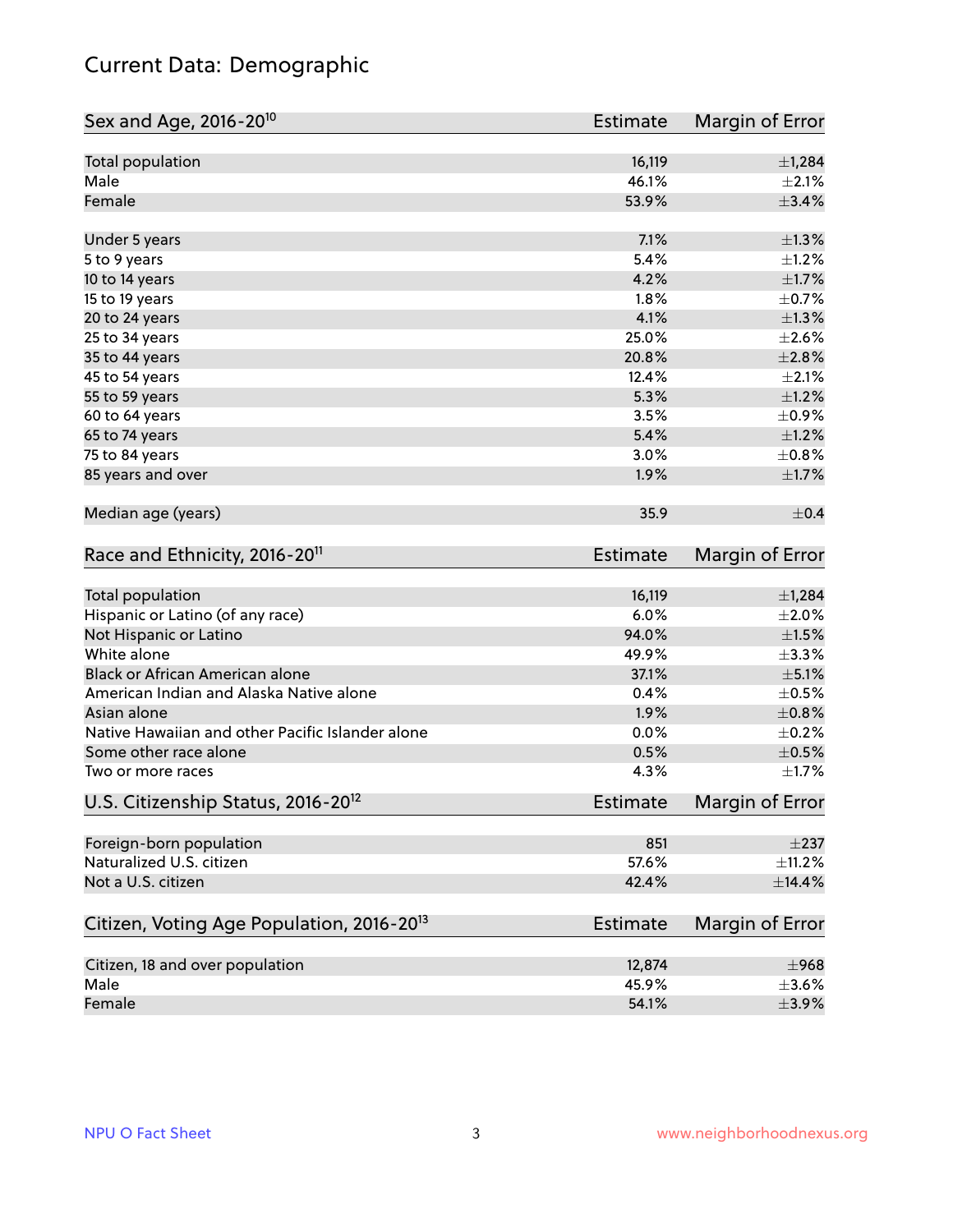#### Current Data: Economic

| Income, 2016-20 <sup>14</sup>                           | Estimate  | Margin of Error |
|---------------------------------------------------------|-----------|-----------------|
|                                                         |           |                 |
| All households                                          | 7,102     | $\pm 601$       |
| Less than \$10,000                                      | 9.2%      | $\pm$ 3.4%      |
| \$10,000 to \$14,999                                    | 3.3%      | ±1.4%           |
| \$15,000 to \$24,999                                    | 8.9%      | $\pm$ 4.0%      |
| \$25,000 to \$34,999                                    | 5.3%      | $\pm 2.5\%$     |
| \$35,000 to \$49,999                                    | 5.7%      | $\pm1.8\%$      |
| \$50,000 to \$74,999                                    | 11.2%     | $\pm 2.7\%$     |
| \$75,000 to \$99,999                                    | 12.7%     | $\pm$ 3.7%      |
| \$100,000 to \$149,999                                  | 16.9%     | ±2.9%           |
| \$150,000 to \$199,999                                  | 9.2%      | $\pm 1.6\%$     |
| \$200,000 or more                                       | 17.7%     | $\pm$ 4.7%      |
| Median household income (dollars)                       | \$87,694  | ±4,632          |
| Mean household income (dollars)                         | \$110,045 | ±10,972         |
| Households with earnings                                | 82.0%     | $\pm 3.6\%$     |
| Mean earnings (dollars)                                 | \$120,053 | ±12,786         |
| Households with Social Security                         | 18.4%     | $\pm$ 4.1%      |
| Mean Social Security income (dollars)                   | \$17,064  | ±5,667          |
| Households with retirement income                       | 11.1%     | $\pm 2.0\%$     |
| Mean retirement income (dollars)                        | \$34,905  | $\pm$ 7,290     |
| Households with Supplemental Security Income            | 2.8%      | $\pm$ 1.2%      |
| Mean Supplemental Security Income (dollars)             | \$8,536   | $\pm$ 1,417     |
| Households with cash public assistance income           | 0.2%      | $\pm$ 0.6%      |
| Mean cash public assistance income (dollars)            | \$328     | $\pm 641$       |
| Households with Food Stamp/SNAP benefits in the past 12 | 13.7%     | $\pm 4.2\%$     |
| months                                                  |           |                 |
| Family households                                       | 3,818     | $\pm$ 492       |
| Less than \$10,000                                      | 2.1%      | $\pm$ 1.4%      |
| \$10,000 to \$14,999                                    | 2.1%      | ±1.9%           |
| \$15,000 to \$24,999                                    | 3.7%      | $\pm 1.7\%$     |
| \$25,000 to \$34,999                                    | 6.0%      | $\pm$ 4.5%      |
| \$35,000 to \$49,999                                    | 4.4%      | $\pm 2.2\%$     |
| \$50,000 to \$74,999                                    | 6.9%      | ±2.8%           |
| \$75,000 to \$99,999                                    | 18.2%     | $\pm$ 6.5%      |
| \$100,000 to \$149,999                                  | 18.4%     | $\pm$ 3.1%      |
| \$150,000 to \$199,999                                  | 11.6%     | $\pm$ 2.4%      |
| \$200,000 or more                                       | 26.6%     | $\pm$ 8.2%      |
| Median family income (dollars)                          | \$115,141 | $\pm$ 7,390     |
| Mean family income (dollars)                            | \$142,047 | ±18,421         |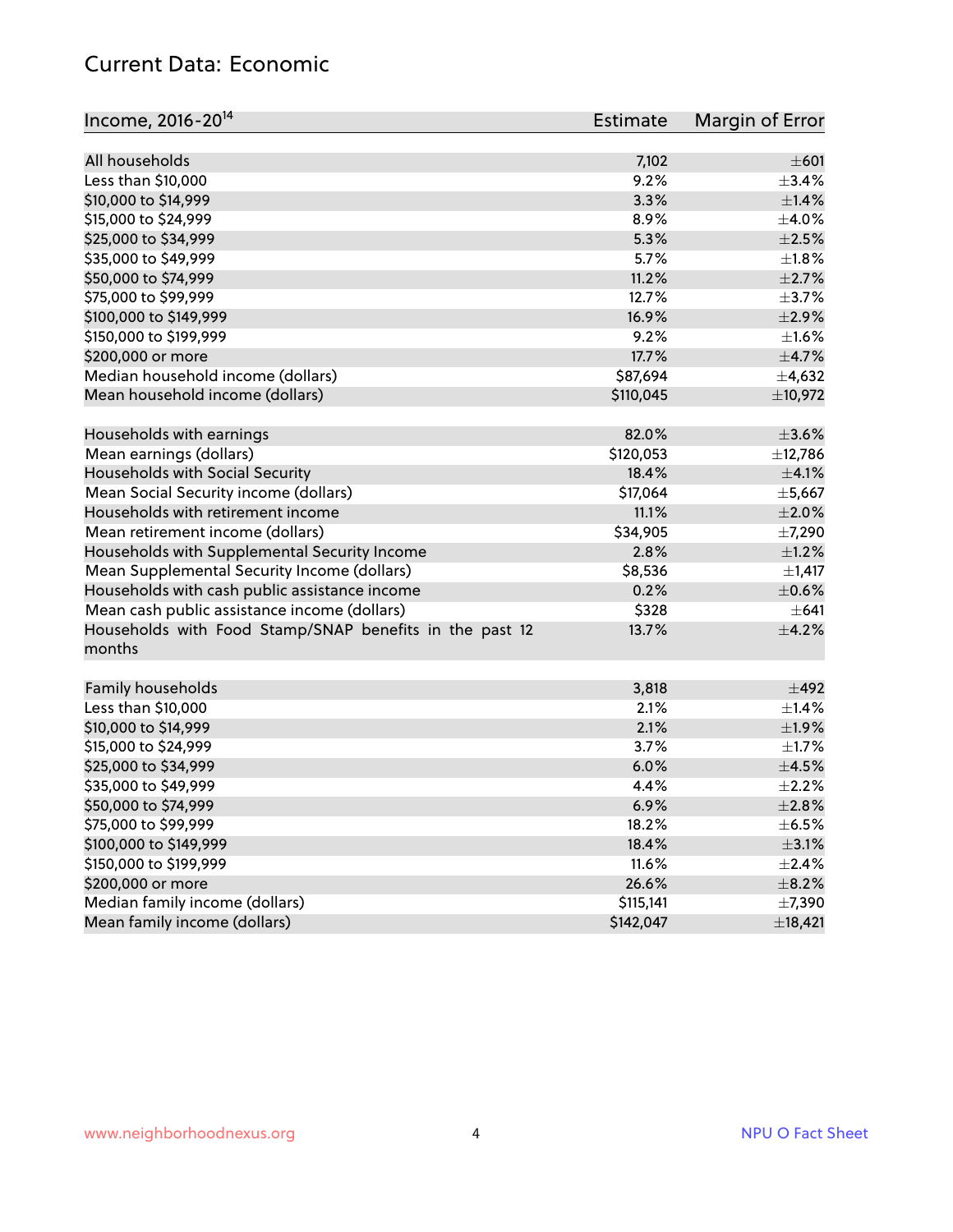## Current Data: Economic, continued...

| Income, 2016-20, continued <sup>15</sup>                              | <b>Estimate</b>   | <b>Margin of Error</b> |
|-----------------------------------------------------------------------|-------------------|------------------------|
|                                                                       |                   | $\pm$ 440              |
| Nonfamily households<br>Median nonfamily income (dollars)             | 3,284<br>\$44,947 | ±6,696                 |
| Mean nonfamily income (dollars)                                       | \$70,513          | ±5,390                 |
|                                                                       |                   |                        |
| Median earnings for workers (dollars)                                 | \$55,432          | ±2,094                 |
| Median earnings for male full-time, year-round workers<br>(dollars)   | \$75,228          | ±5,938                 |
| Median earnings for female full-time, year-round workers<br>(dollars) | \$58,655          | ±3,860                 |
| Per capita income (dollars)                                           | \$50,567          | $\pm$ 4,828            |
| Families Below Poverty Level, 2016-20 <sup>16</sup>                   | <b>Estimate</b>   | <b>Margin of Error</b> |
|                                                                       |                   |                        |
| <b>All Families</b>                                                   | 3,818             | $\pm$ 492              |
| Percent below poverty                                                 | 5.5%              | $\pm 2.3\%$            |
| Families with related children under 18 years                         | 1,506             | $\pm 259$              |
| Percent below poverty                                                 | 9.4%              | $\pm$ 6.0%             |
| Families with related children under 5 years only                     | 531               | $\pm$ 139              |
| Percent below poverty                                                 | 1.9%              | ±10.7%                 |
| Married couple families                                               | 2,729             | $\pm$ 426              |
| Percent below poverty                                                 | 1.2%              | $\pm 1.5\%$            |
| Married couple families with related children under 18 years          | 894               | ±156                   |
| Percent below poverty                                                 | 0.2%              | $\pm$ 3.7%             |
| Married couple families with related children under 5 years           | 439               | ±112                   |
| Percent below poverty                                                 | $0.0\%$           | ±7.4%                  |
| Families with female householder, no spouse present                   | 962               | $\pm 239$              |
| Percent below poverty                                                 | 17.1%             | $\pm$ 7.8%             |
| Families with female householder, no spouse present with              | 552               | $\pm$ 197              |
| related children under 18 years                                       |                   |                        |
| Percent below poverty                                                 | 25.4%             | ±11.7%                 |
| Families with female householder, no spouse present with              | 92                | $\pm 68$               |
| related children under 5 years                                        |                   |                        |
| Percent below poverty                                                 | 10.8%             | ±35.4%                 |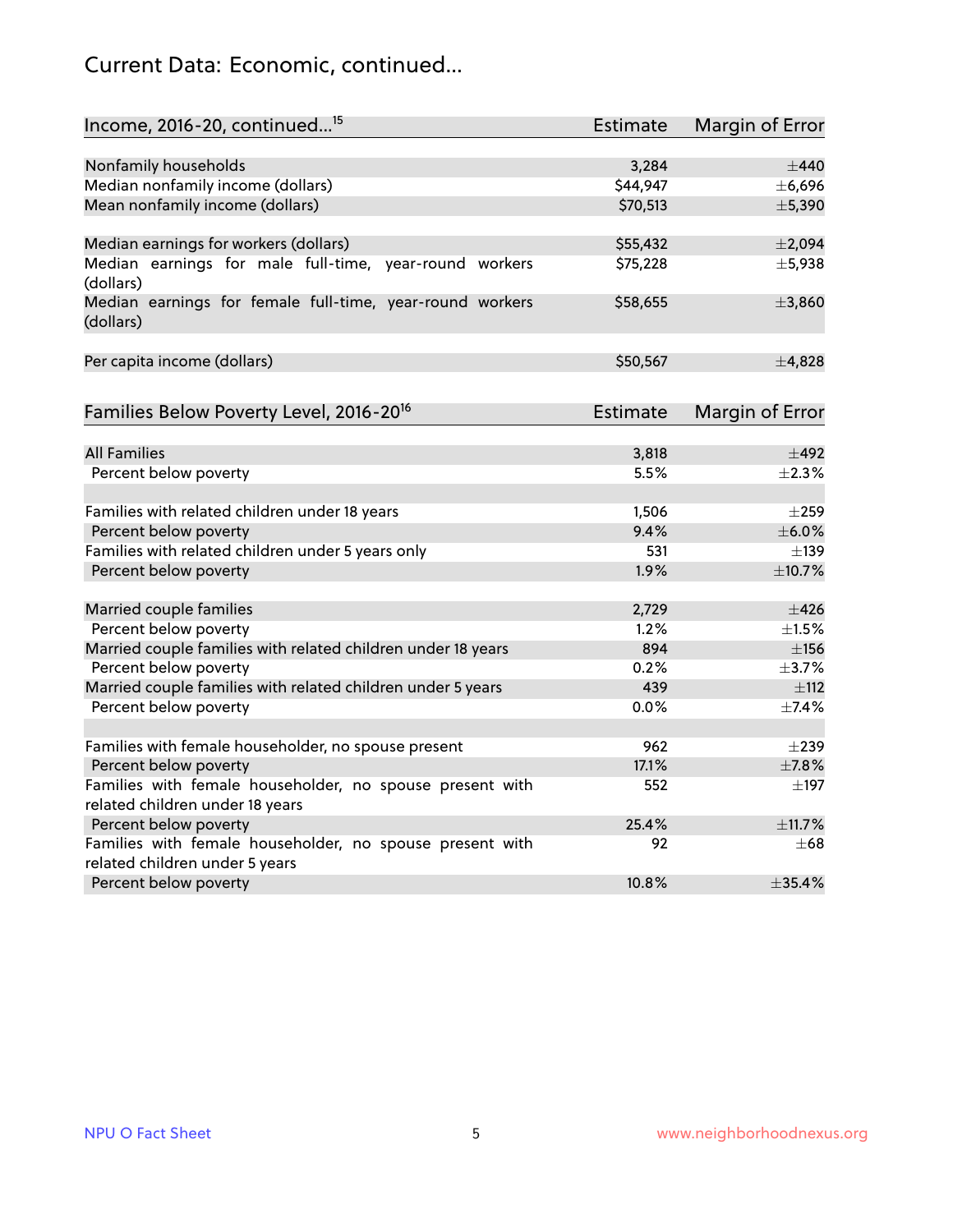## Current Data: Economic, continued...

| People Below Poverty Level, 2016-20 <sup>17</sup> | Estimate | Margin of Error |
|---------------------------------------------------|----------|-----------------|
|                                                   |          |                 |
| Total population                                  | 16,043   | $\pm$ 1,281     |
| Percent below poverty                             | 11.7%    | $\pm 2.8\%$     |
| Population under 18 years                         | 2,865    | $\pm 466$       |
| Percent below poverty                             | 14.9%    | $\pm$ 8.9%      |
| Population 18 years and over                      | 13,178   | ±970            |
| Percent below poverty                             | 11.0%    | $\pm$ 2.4%      |
| Population 18 to 64 years                         | 11,524   | ±901            |
| Percent below poverty                             | 11.0%    | $+2.6%$         |
| Population 65 years and over                      | 1,654    | $\pm 360$       |
| Percent below poverty                             | 11.5%    | $\pm$ 4.9%      |

| Poverty by Race/Ethnicity, 2016-20 <sup>18</sup><br>Estimate |       | Margin of Error |  |
|--------------------------------------------------------------|-------|-----------------|--|
|                                                              |       |                 |  |
| Non-Hispanic White population                                | 8,038 | $\pm$ 825       |  |
| Percent below poverty                                        | 4.2%  | $\pm$ 1.7%      |  |
| <b>Black population</b>                                      | 5,984 | $\pm$ 958       |  |
| Percent below poverty                                        | 19.2% | $\pm$ 5.4%      |  |
| Asian population                                             | 291   | $\pm$ 136       |  |
| Percent below poverty                                        | 3.1%  | ±11.0%          |  |
| Hispanic or Latino population                                | 960   | $\pm$ 336       |  |
| Percent below poverty                                        | 27.0% | $\pm$ 19.6%     |  |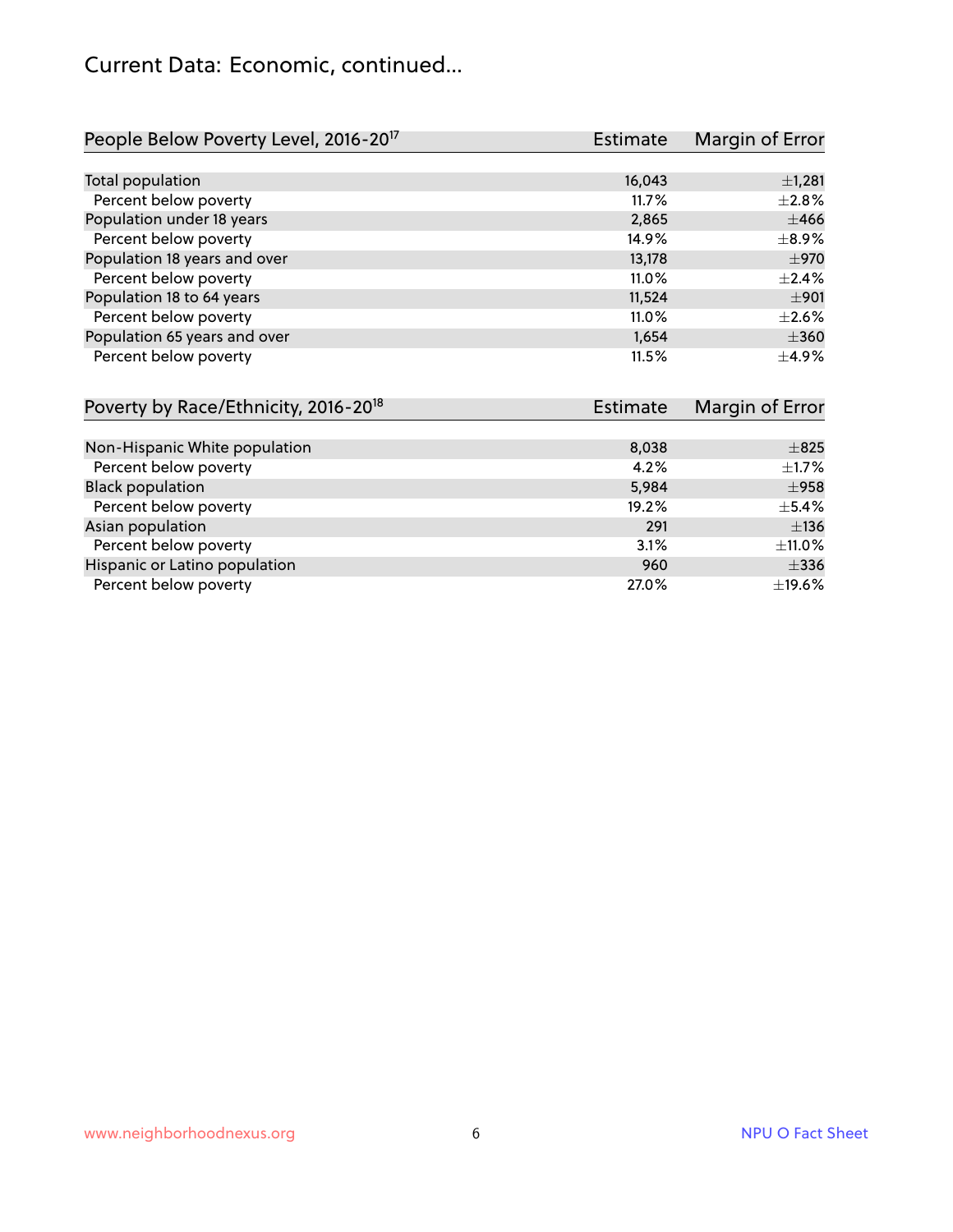## Current Data: Employment

| Employment Status, 2016-20 <sup>19</sup>                                                      | <b>Estimate</b> | Margin of Error |
|-----------------------------------------------------------------------------------------------|-----------------|-----------------|
|                                                                                               |                 |                 |
| Population 16 years and over                                                                  | 13,362          | $\pm$ 1,136     |
| In labor force                                                                                | 77.2%           | $\pm$ 0.9%      |
| Civilian labor force                                                                          | 76.9%           | $\pm 1.1\%$     |
| Employed                                                                                      | 70.9%           | $\pm1.6\%$      |
| Unemployed                                                                                    | 6.0%            | $\pm 2.3\%$     |
| <b>Armed Forces</b>                                                                           | 0.3%            | $\pm$ 1.2%      |
| Not in labor force                                                                            | 22.8%           | $\pm 2.8\%$     |
| Civilian labor force                                                                          | 10,270          | $\pm 885$       |
| <b>Unemployment Rate</b>                                                                      | 7.8%            | $\pm 3.0\%$     |
|                                                                                               |                 |                 |
| Females 16 years and over                                                                     | 7,149           | $\pm 725$       |
| In labor force                                                                                | 77.4%           | $\pm 4.5\%$     |
| Civilian labor force                                                                          | 77.4%           | $\pm 4.5\%$     |
| Employed                                                                                      | 70.4%           | $\pm$ 4.4%      |
| Own children of the householder under 6 years                                                 | 1,273           | $\pm$ 247       |
| All parents in family in labor force                                                          | 83.0%           | $\pm$ 6.7%      |
| Own children of the householder 6 to 17 years                                                 | 1,495           | $\pm$ 383       |
| All parents in family in labor force                                                          | 78.2%           | ±11.3%          |
|                                                                                               |                 |                 |
| Industry, 2016-20 <sup>20</sup>                                                               | Estimate        | Margin of Error |
| Civilian employed population 16 years and over                                                | 9,473           | $\pm$ 834       |
| Agriculture, forestry, fishing and hunting, and mining                                        | 0.5%            | $\pm$ 0.7%      |
| Construction                                                                                  | 2.2%            | $\pm$ 0.9%      |
| Manufacturing                                                                                 | 5.6%            | $\pm 1.5\%$     |
| Wholesale trade                                                                               | 1.6%            | $\pm 1.1\%$     |
| Retail trade                                                                                  | 6.6%            | ±1.8%           |
| Transportation and warehousing, and utilities                                                 | 3.7%            | $\pm 1.2\%$     |
| Information                                                                                   | 3.0%            | ±0.9%           |
|                                                                                               | 7.2%            | $\pm 2.1\%$     |
| Finance and insurance, and real estate and rental and leasing                                 | 23.6%           | $\pm$ 4.4%      |
| Professional, scientific, and management, and administrative<br>and waste management services |                 |                 |
| Educational services, and health care and social assistance                                   | 22.6%           | $\pm 3.0\%$     |
| Arts, entertainment, and recreation, and accommodation and                                    | 10.8%           | $\pm 2.6\%$     |
| food services                                                                                 |                 |                 |
| Other services, except public administration                                                  | 4.7%            | $\pm 2.0\%$     |
| Public administration                                                                         | 7.9%            | $\pm$ 3.3%      |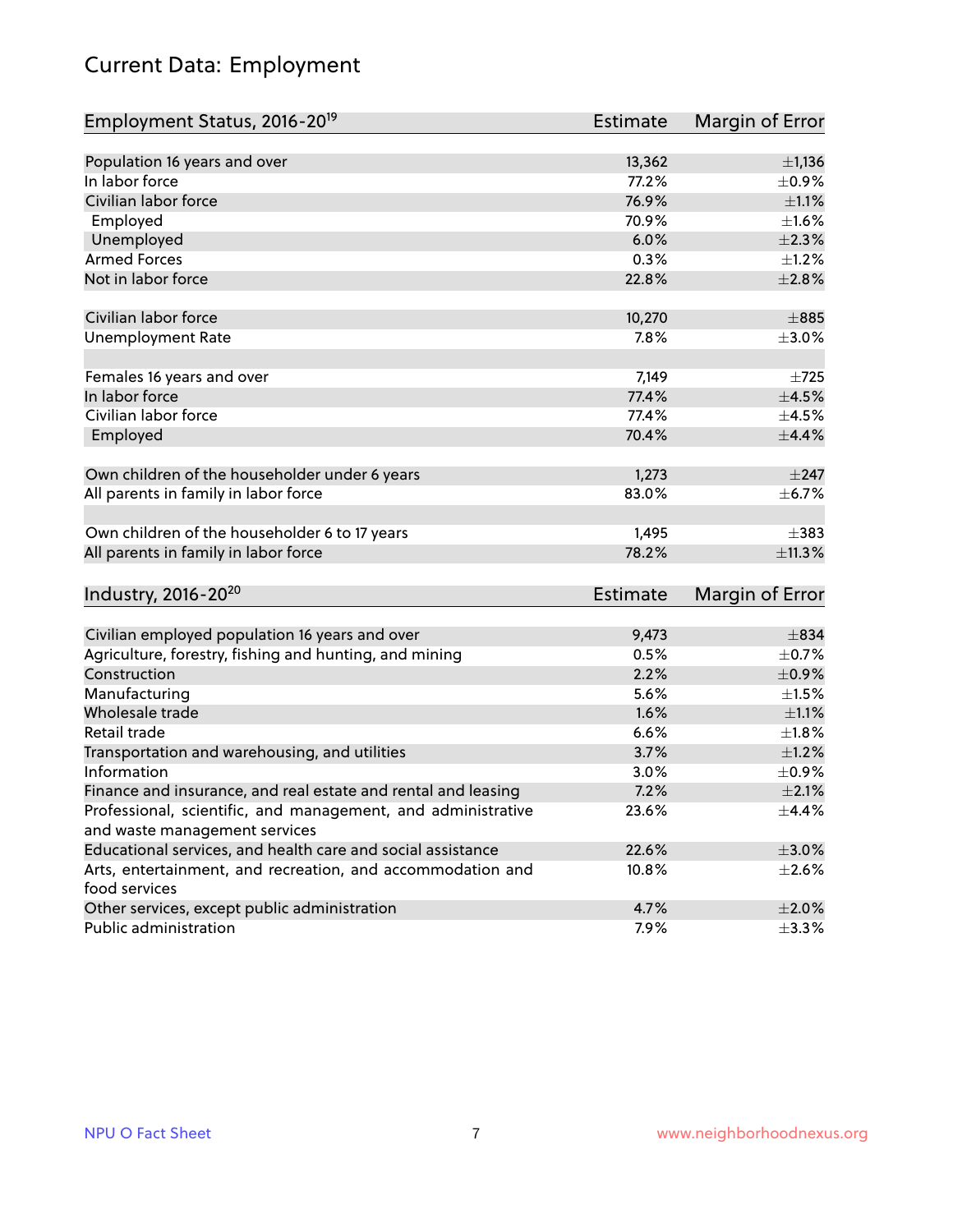## Current Data: Employment, continued...

| Occupation, 2016-20 <sup>21</sup>                            | <b>Estimate</b> | Margin of Error |
|--------------------------------------------------------------|-----------------|-----------------|
| Civilian employed population 16 years and over               | 9,473           | $\pm$ 834       |
| Management, business, science, and arts occupations          | 63.0%           | $\pm$ 3.9%      |
| Service occupations                                          | 15.2%           | $\pm$ 3.9%      |
| Sales and office occupations                                 | 13.2%           | $\pm 2.7\%$     |
| Natural resources, construction, and maintenance occupations | 3.0%            | $\pm 1.2\%$     |
| Production, transportation, and material moving occupations  | 5.6%            | $\pm 1.5\%$     |
| Class of Worker, 2016-20 <sup>22</sup>                       | <b>Estimate</b> | Margin of Error |
|                                                              |                 |                 |
| Civilian employed population 16 years and over               | 9,473           | $\pm$ 834       |
| Private wage and salary workers                              | 80.7%           | $\pm 3.0\%$     |
| Government workers                                           | 15.4%           | $\pm 3.5\%$     |
| Self-employed in own not incorporated business workers       | 3.9%            | $\pm 1.3\%$     |
| Unpaid family workers                                        | 0.0%            | $\pm$ 0.5%      |
| Job Flows, 2019 <sup>23</sup>                                |                 | 2019            |
| Total Jobs in NPU                                            |                 | 4,161           |
| Held by residents of NPU                                     |                 | 5.3%            |
| Held by non-residents of NPU                                 |                 | 94.7%           |
|                                                              |                 |                 |
| Jobs by Industry Sector, 2019 <sup>24</sup>                  |                 | 2019            |
| Total Jobs in NPU                                            |                 | 4,161           |
| <b>Goods Producing sectors</b>                               |                 | 9.9%            |
| Trade, Transportation, and Utilities sectors                 |                 | 34.0%           |
| All Other Services sectors                                   |                 | 56.1%           |
| Total Jobs in NPU held by NPU residents                      |                 | 221             |
| <b>Goods Producing sectors</b>                               |                 | 11.8%           |
| Trade, Transportation, and Utilities sectors                 |                 | 7.7%            |
| All Other Services sectors                                   |                 | 80.5%           |
| Jobs by Earnings, 2019 <sup>25</sup>                         |                 | 2019            |
| Total Jobs in NPU                                            |                 | 4,161           |
| Jobs with earnings \$1250/month or less                      |                 | 29.2%           |
| Jobs with earnings \$1251/month to \$3333/month              |                 | 35.2%           |
|                                                              |                 | 35.6%           |
| Jobs with earnings greater than \$3333/month                 |                 |                 |
| Total Jobs in NPU held by NPU residents                      |                 | 221             |
| Jobs with earnings \$1250/month or less                      |                 | 18.6%           |
| Jobs with earnings \$1251/month to \$3333/month              |                 | 31.2%           |
| Jobs with earnings greater than \$3333/month                 |                 | 50.2%           |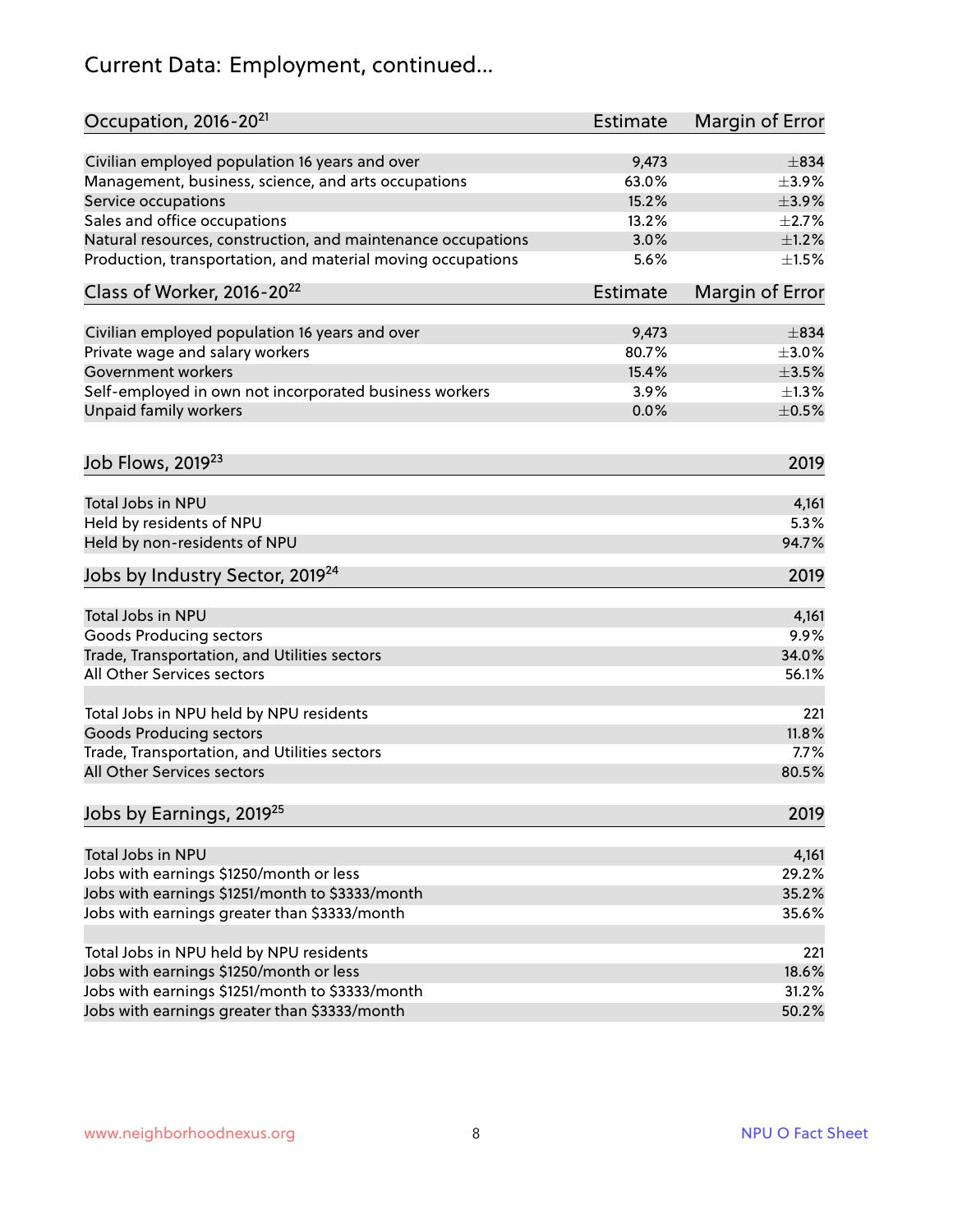## Current Data: Employment, continued...

| Jobs by Age of Worker, 2019 <sup>26</sup> | 2019  |
|-------------------------------------------|-------|
|                                           |       |
| Total Jobs in NPU                         | 4,161 |
| Jobs with workers age 29 or younger       | 28.7% |
| Jobs with workers age 30 to 54            | 54.8% |
| Jobs with workers age 55 or older         | 16.5% |
|                                           |       |
| Total Jobs in NPU held by NPU residents   | 221   |
| Jobs with workers age 29 or younger       | 15.4% |
| Jobs with workers age 30 to 54            | 71.9% |
| Jobs with workers age 55 or older         | 12.7% |

#### Current Data: Education

| School Enrollment, 2016-20 <sup>27</sup>       | Estimate | Margin of Error |
|------------------------------------------------|----------|-----------------|
|                                                |          |                 |
| Population 3 years and over enrolled in school | 2,803    | $+456$          |
| Nursery school, preschool                      | 10.4%    | $\pm 2.8\%$     |
| Kindergarten                                   | 4.9%     | $\pm 2.7\%$     |
| Elementary school (grades 1-8)                 | 45.8%    | $\pm$ 9.2%      |
| High school (grades 9-12)                      | 8.6%     | $\pm$ 3.3%      |
| College or graduate school                     | 30.2%    | $\pm$ 5.8%      |

| Educational Attainment, 2016-20 <sup>28</sup> | <b>Estimate</b> | Margin of Error |
|-----------------------------------------------|-----------------|-----------------|
|                                               |                 |                 |
| Population 25 years and over                  | 12,469          | $\pm$ 1,069     |
| Less than 9th grade                           | 1.7%            | $\pm$ 0.9%      |
| 9th to 12th grade, no diploma                 | 5.1%            | $\pm 2.4\%$     |
| High school graduate (includes equivalency)   | 15.3%           | $\pm 2.6\%$     |
| Some college, no degree                       | 12.5%           | $\pm 2.5\%$     |
| Associate's degree                            | 8.1%            | $\pm$ 3.0%      |
| Bachelor's degree                             | 30.2%           | $\pm 2.6\%$     |
| Graduate or professional degree               | 27.0%           | $\pm 2.6\%$     |
|                                               |                 |                 |
| Percent high school graduate or higher        | 93.1%           | $\pm$ 10.7%     |
| Percent bachelor's degree or higher           | 57.2%           | $\pm$ 1.2%      |
|                                               |                 |                 |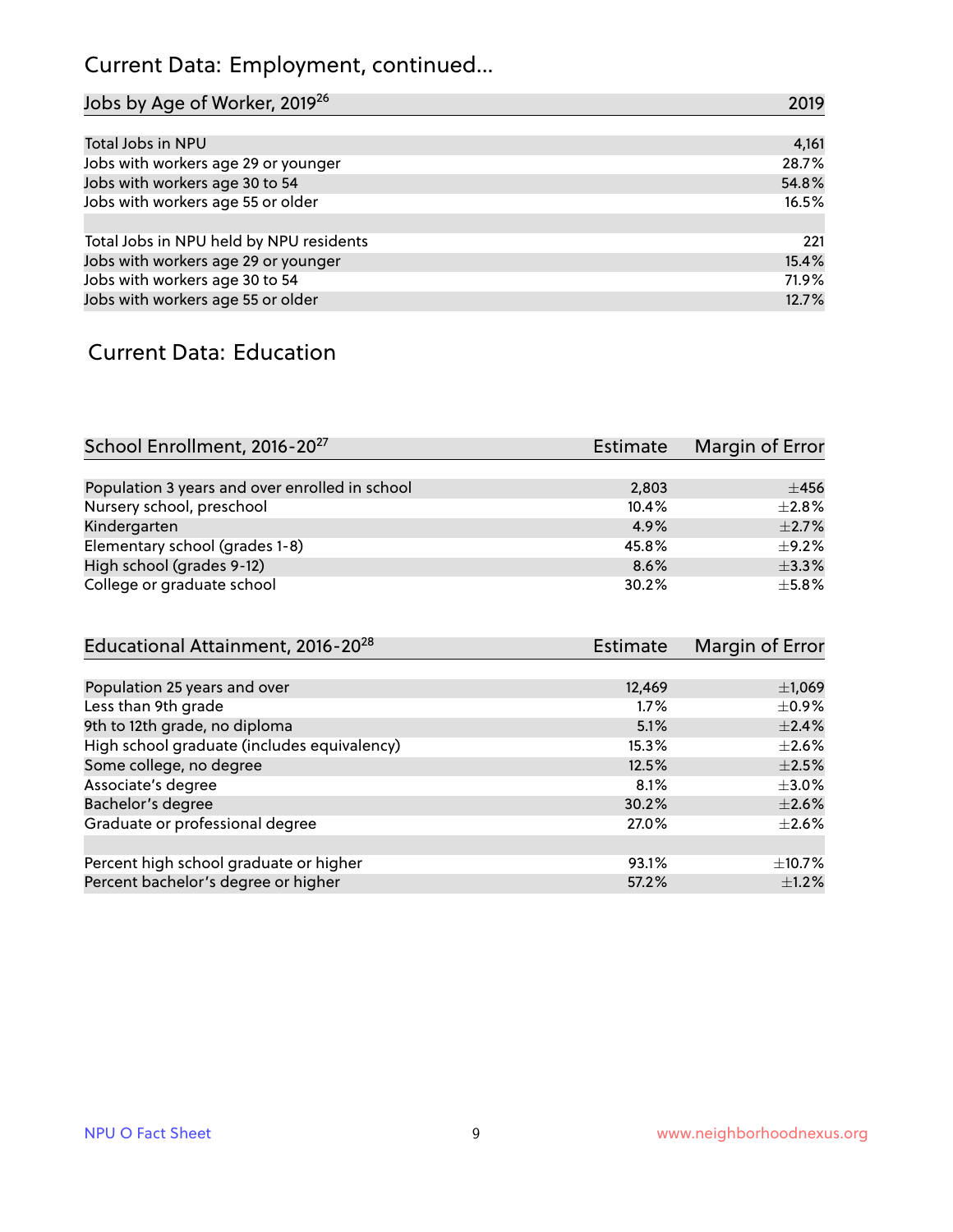#### Current Data: Housing

| Households by Type, 2016-20 <sup>29</sup>            | Estimate        | Margin of Error |
|------------------------------------------------------|-----------------|-----------------|
|                                                      |                 |                 |
| <b>Total households</b>                              | 7,102           | $\pm 601$       |
| Family households (families)                         | 53.8%           | $\pm$ 5.2%      |
| With own children under 18 years                     | 19.4%           | $\pm 3.0\%$     |
| Married-couple family                                | 38.4%           | $\pm$ 5.0%      |
| With own children of the householder under 18 years  | 11.6%           | $\pm1.7\%$      |
| Male householder, no spouse present, family          | 1.8%            | $\pm1.0\%$      |
| With own children of the householder under 18 years  | 0.7%            | $\pm$ 0.7%      |
| Female householder, no spouse present, family        | 13.5%           | $\pm$ 3.1%      |
| With own children of the householder under 18 years  | 7.2%            | $\pm 2.6\%$     |
| Nonfamily households                                 | 46.2%           | ±4.8%           |
| Householder living alone                             | 35.1%           | $\pm$ 4.9%      |
| 65 years and over                                    | 11.2%           | $\pm 4.1\%$     |
| Households with one or more people under 18 years    | 21.4%           | $\pm 2.8\%$     |
| Households with one or more people 65 years and over | 19.0%           | $\pm$ 4.2%      |
|                                                      |                 |                 |
| Average household size                               | 2.25            | $\pm$ 0.26      |
| Average family size                                  | 2.86            | $\pm$ 0.49      |
| Housing Occupancy, 2016-20 <sup>30</sup>             | Estimate        | Margin of Error |
|                                                      |                 |                 |
| Total housing units                                  | 8,194           | $\pm$ 573       |
| Occupied housing units                               | 86.7%           | $\pm$ 4.1%      |
| Vacant housing units                                 | 13.3%           | $\pm 2.7\%$     |
| Homeowner vacancy rate                               | 3.6             | $\pm 1.8$       |
| Rental vacancy rate                                  | 5.5             | $\pm$ 3.5       |
| Units in Structure, 2016-20 <sup>31</sup>            | <b>Estimate</b> | Margin of Error |
| Total housing units                                  | 8,194           | $\pm$ 573       |
| 1-unit, detached                                     | 66.7%           | ±4.3%           |
|                                                      |                 |                 |
| 1-unit, attached                                     | 4.5%            | $\pm$ 1.3%      |
| 2 units                                              | 3.9%            | $\pm 1.3\%$     |
| 3 or 4 units                                         | 6.1%            | $\pm 2.6\%$     |
| 5 to 9 units                                         | 4.1%            | $\pm 1.6\%$     |
| 10 to 19 units                                       | 4.1%            | $\pm 1.5\%$     |
| 20 or more units                                     | 10.3%           | $\pm 2.1\%$     |
| Mobile home                                          | 0.3%            | $\pm$ 0.5%      |
| Boat, RV, van, etc.                                  | 0.0%            | $\pm$ 0.4%      |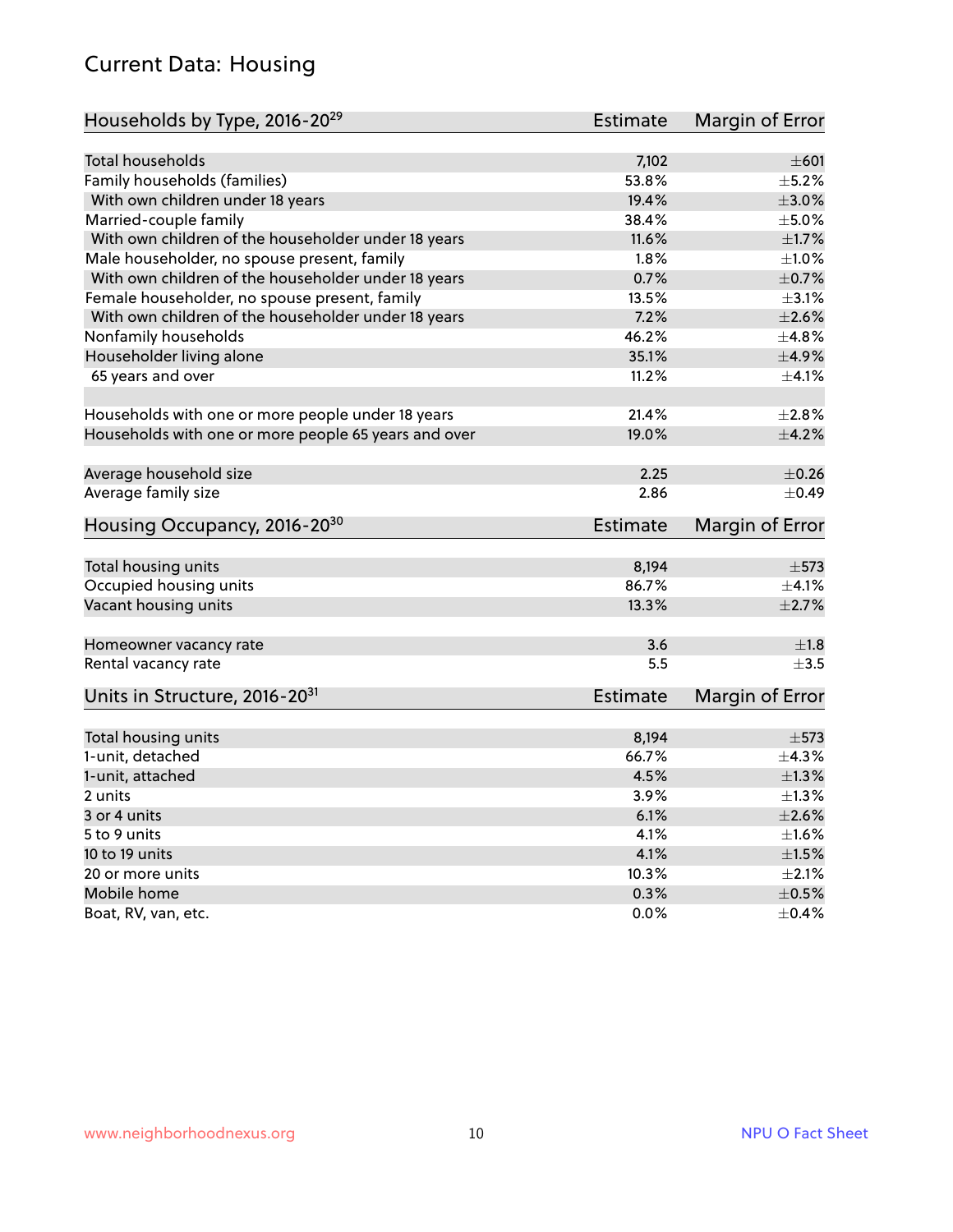#### Current Data: Housing, continued...

| Year Structure Built, 2016-20 <sup>32</sup>    | <b>Estimate</b> | Margin of Error |
|------------------------------------------------|-----------------|-----------------|
| Total housing units                            | 8,194           | $\pm$ 573       |
| Built 2014 or later                            | 8.5%            | $\pm 3.6\%$     |
| Built 2010 to 2013                             | 1.5%            | $\pm$ 0.7%      |
| Built 2000 to 2009                             | 17.6%           | $\pm 2.3\%$     |
| Built 1990 to 1999                             | 3.5%            | $\pm 1.2\%$     |
| Built 1980 to 1989                             | 6.4%            | $\pm 2.9\%$     |
| Built 1970 to 1979                             | 5.6%            | $\pm1.8\%$      |
| Built 1960 to 1969                             | 7.2%            | $\pm1.8\%$      |
| Built 1950 to 1959                             | 13.1%           | $\pm 2.9\%$     |
| Built 1940 to 1949                             | 16.4%           | ±4.8%           |
| Built 1939 or earlier                          | 20.1%           | $\pm 2.3\%$     |
| Housing Tenure, 2016-2033                      | <b>Estimate</b> | Margin of Error |
|                                                |                 |                 |
| Occupied housing units                         | 7,102           | $\pm 601$       |
| Owner-occupied                                 | 64.8%           | $\pm$ 5.3%      |
| Renter-occupied                                | 35.2%           | $\pm 3.6\%$     |
| Average household size of owner-occupied unit  | 2.34            | $\pm$ 0.37      |
| Average household size of renter-occupied unit | 2.08            | $\pm$ 0.10      |
| Residence 1 Year Ago, 2016-20 <sup>34</sup>    | <b>Estimate</b> | Margin of Error |
| Population 1 year and over                     | 15,772          | $\pm$ 1,265     |
| Same house                                     | 83.1%           | $\pm$ 4.1%      |
| Different house in the U.S.                    | 16.8%           | $\pm 2.6\%$     |
| Same county                                    | 4.5%            | $\pm1.5\%$      |
| Different county                               | 12.2%           | $\pm 2.2\%$     |
| Same state                                     | 9.2%            | $\pm 2.0\%$     |
| Different state                                | 3.0%            | $\pm 1.1\%$     |
| Abroad                                         | 0.1%            | $\pm$ 0.2%      |
| Value of Housing Unit, 2016-20 <sup>35</sup>   | <b>Estimate</b> | Margin of Error |
| Owner-occupied units                           | 4,603           | $\pm$ 540       |
| Less than \$50,000                             | 0.6%            | $\pm 2.0\%$     |
| \$50,000 to \$99,999                           | 1.5%            | ±1.7%           |
| \$100,000 to \$149,999                         | 3.0%            | $\pm 1.6\%$     |
| \$150,000 to \$199,999                         | 3.0%            | $\pm 1.6\%$     |
| \$200,000 to \$299,999                         | 18.9%           | $\pm$ 4.2%      |
| \$300,000 to \$499,999                         | 47.8%           | ±7.3%           |
| \$500,000 to \$999,999                         | 25.2%           | $\pm$ 7.2%      |
| \$1,000,000 or more                            | 0.1%            | $\pm 1.2\%$     |
|                                                |                 |                 |
| Mortgage Status, 2016-20 <sup>36</sup>         | <b>Estimate</b> | Margin of Error |
| Owner-occupied units                           | 4,603           | $\pm$ 540       |
| Housing units with a mortgage                  | 81.4%           | $\pm$ 3.8%      |
| Housing units without a mortgage               | 18.6%           | $\pm$ 6.0%      |

Housing units without a mortgage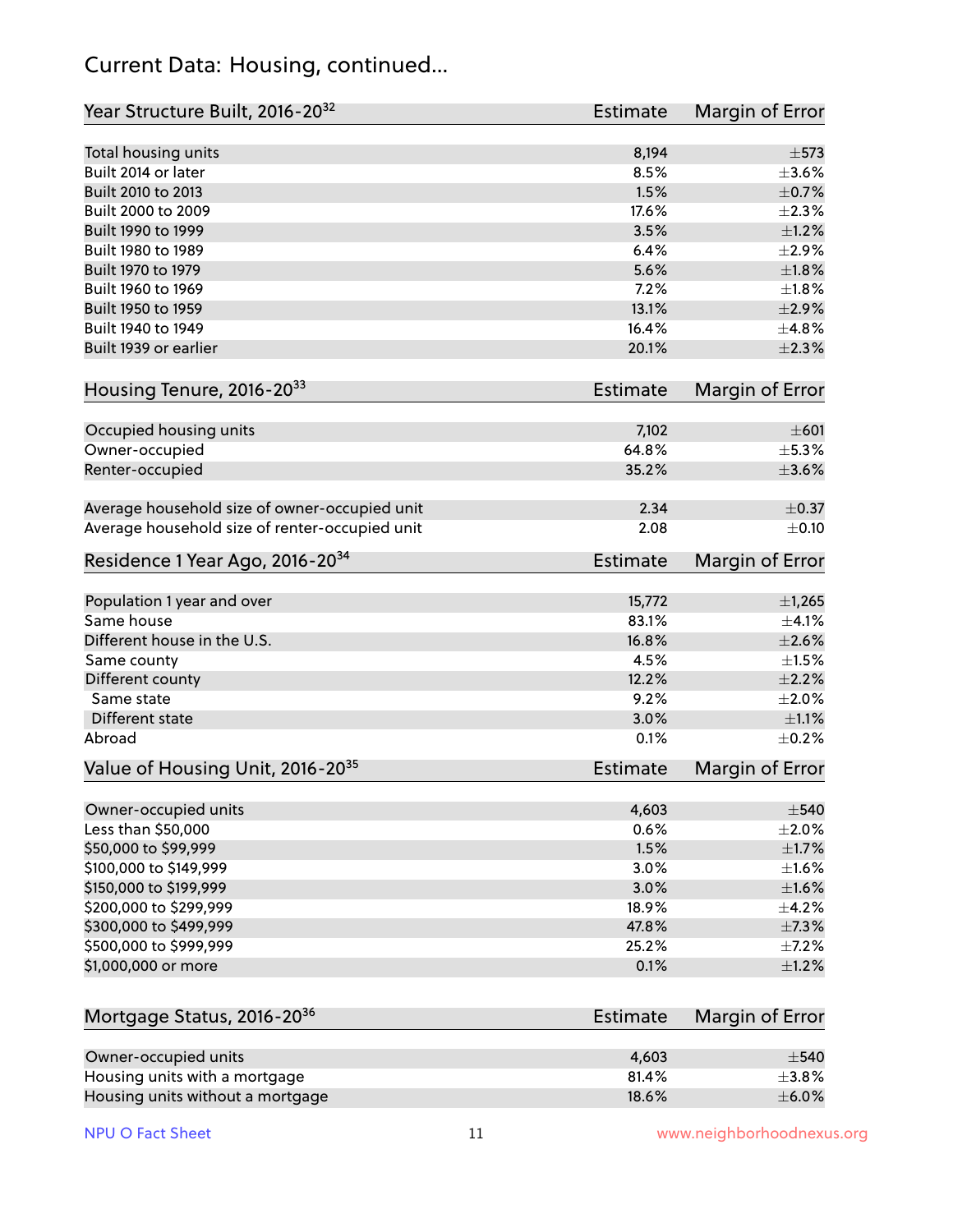## Current Data: Housing, continued...

| Selected Monthly Owner Costs, 2016-20 <sup>37</sup> | Estimate | Margin of Error |
|-----------------------------------------------------|----------|-----------------|
|                                                     |          |                 |
| Housing units with a mortgage                       | 3,748    | $\pm$ 473       |
| Less than \$300                                     | 0.0%     | $\pm$ 1.2%      |
| \$300 to \$499                                      | 0.5%     | $\pm$ 1.4%      |
| \$500 to \$999                                      | 3.5%     | $\pm$ 4.3%      |
| \$1,000 to \$1,499                                  | 20.5%    | $\pm$ 6.7%      |
| \$1,500 to \$1,999                                  | 22.7%    | ±3.4%           |
| \$2,000 to \$2,999                                  | 36.0%    | $\pm$ 5.0%      |
| \$3,000 or more                                     | 16.9%    | $\pm$ 7.9%      |
|                                                     |          |                 |
| Median (dollars)                                    | \$2,063  | $\pm$ 66        |
|                                                     |          |                 |
| Housing units without a mortgage                    | 855      | $\pm$ 293       |
| Less than \$150                                     | 2.9%     | $\pm$ 5.3%      |
| \$150 to \$249                                      | 4.0%     | $\pm$ 5.8%      |
| \$250 to \$349                                      | 28.2%    | ±28.8%          |
| \$350 to \$499                                      | 19.3%    | $\pm$ 6.6%      |
| \$500 to \$699                                      | 21.7%    | $\pm$ 7.3%      |
| \$700 or more                                       | 23.8%    | ±11.0%          |
|                                                     |          |                 |
| Median (dollars)                                    | \$465    | $\pm 50$        |

| Selected Monthly Owner Costs as a Percentage of | Estimate | Margin of Error |
|-------------------------------------------------|----------|-----------------|
| Household Income, 2016-20 <sup>38</sup>         |          |                 |
|                                                 |          |                 |
| Housing units with a mortgage <sup>39</sup>     | 3,748    | $\pm$ 534       |
| Less than 20.0 percent                          | 54.7%    | $\pm$ 9.1%      |
| 20.0 to 24.9 percent                            | 14.0%    | $\pm 3.0\%$     |
| 25.0 to 29.9 percent                            | 9.7%     | $\pm$ 4.5%      |
| 30.0 to 34.9 percent                            | 6.7%     | $\pm 2.5\%$     |
| 35.0 percent or more                            | 14.9%    | $\pm$ 3.7%      |
|                                                 |          |                 |
| Housing units without a mortgage <sup>40</sup>  | 855      | $\pm 304$       |
| Less than 10.0 percent                          | 36.2%    | ±17.4%          |
| 10.0 to 14.9 percent                            | 16.4%    | $\pm$ 6.4%      |
| 15.0 to 19.9 percent                            | 6.3%     | $\pm$ 4.6%      |
| 20.0 to 24.9 percent                            | 9.4%     | $\pm$ 5.8%      |
| 25.0 to 29.9 percent                            | 20.8%    | ±28.7%          |
| 30.0 to 34.9 percent                            | 3.1%     | $\pm$ 4.5%      |
| 35.0 percent or more                            | 7.8%     | $\pm$ 8.6%      |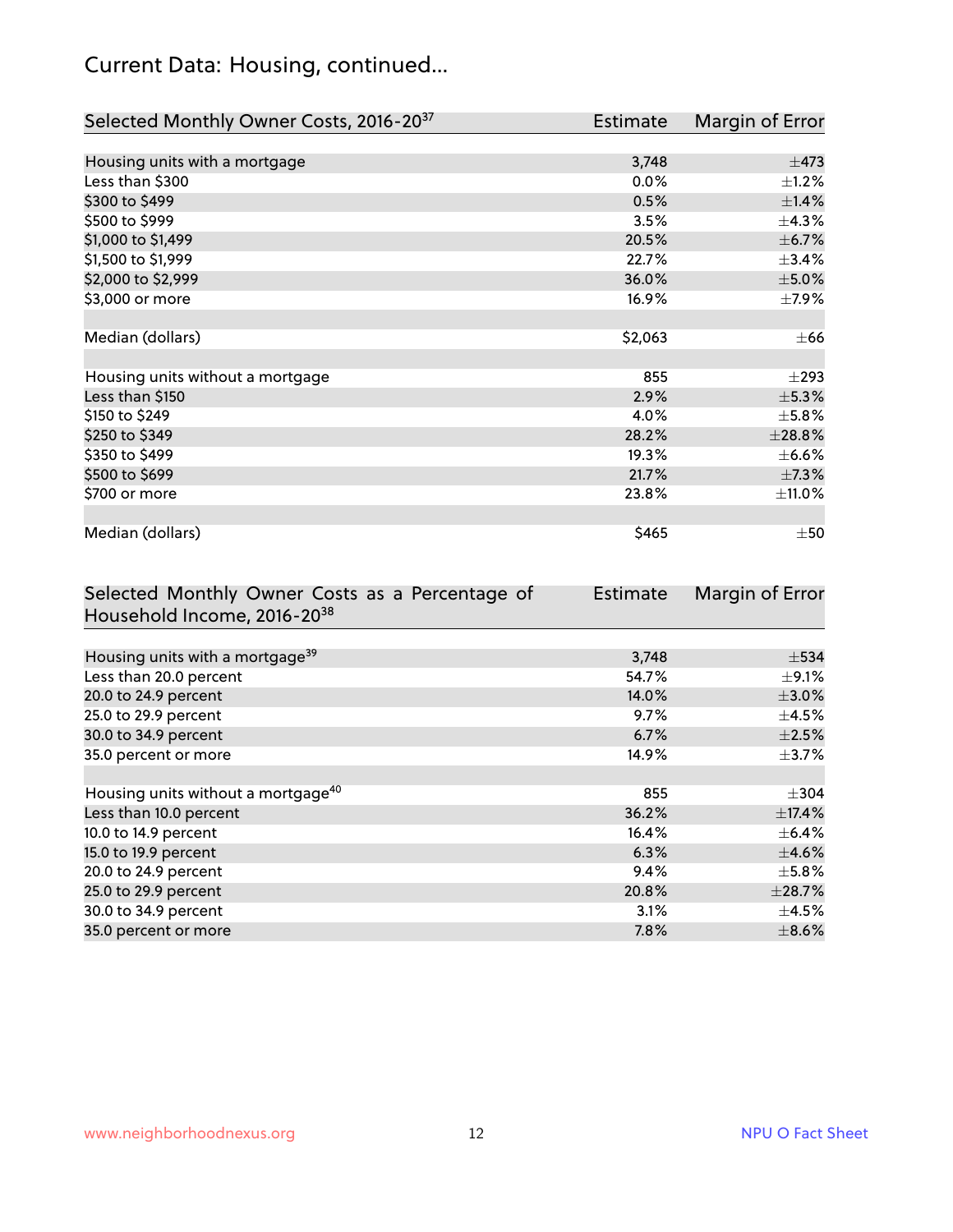#### Current Data: Housing, continued...

| Gross Rent, 2016-20 <sup>41</sup>               | <b>Estimate</b> | Margin of Error |
|-------------------------------------------------|-----------------|-----------------|
|                                                 |                 |                 |
| Occupied units paying rent                      | 2,440           | $\pm$ 326       |
| Less than \$200                                 | 3.2%            | $\pm 2.7\%$     |
| \$200 to \$499                                  | 8.0%            | $\pm$ 4.4%      |
| \$500 to \$749                                  | 6.6%            | $\pm$ 4.5%      |
| \$750 to \$999                                  | 15.6%           | $\pm$ 5.8%      |
| \$1,000 to \$1,499                              | 40.6%           | $\pm$ 10.0%     |
| \$1,500 to \$1,999                              | 14.1%           | $\pm 4.5\%$     |
| \$2,000 or more                                 | 11.9%           | $\pm$ 4.9%      |
| Median (dollars)                                | \$1,216         | $\pm$ 58        |
|                                                 |                 |                 |
| No rent paid                                    | 58              | ±51             |
|                                                 |                 |                 |
| Gross Rent as a Percentage of Household Income, | <b>Estimate</b> | Margin of Error |
| $2016 - 20^{42}$                                |                 |                 |
|                                                 |                 |                 |
| Occupied units paying rent <sup>43</sup>        | 2,300           | $\pm$ 377       |
| Less than 15.0 percent                          | 9.7%            | $\pm$ 4.2%      |
| 15.0 to 19.9 percent                            | 17.6%           | $\pm$ 5.1%      |
| 20.0 to 24.9 percent                            | 14.3%           | $\pm$ 4.5%      |
| 25.0 to 29.9 percent                            | 8.5%            | ±3.4%           |
| 30.0 to 34.9 percent                            | 10.7%           | $\pm$ 3.9%      |
| 35.0 percent or more                            | 39.3%           | ±10.8%          |

## Current Data: Transportation

| Commuting to Work, 2016-20 <sup>44</sup>  | <b>Estimate</b> | Margin of Error |
|-------------------------------------------|-----------------|-----------------|
|                                           |                 |                 |
| Workers 16 years and over                 | 9,257           | $\pm$ 933       |
| Car, truck, or van - drove alone          | 63.6%           | $\pm 2.0\%$     |
| Car, truck, or van - carpooled            | 5.7%            | $\pm$ 1.7%      |
| Public transportation (excluding taxicab) | $7.4\%$         | $\pm 1.7\%$     |
| Walked                                    | 1.7%            | $\pm$ 0.8%      |
| Other means                               | 3.7%            | $\pm 2.0\%$     |
| Worked at home                            | 17.9%           | $\pm$ 5.5%      |
|                                           |                 |                 |
| Mean travel time to work (minutes)        | 28.2            | $\pm 1.2$       |

| Access to a Vehicle, 2016-20 <sup>45</sup> | Estimate | Margin of Error |
|--------------------------------------------|----------|-----------------|
|                                            |          |                 |
| Occupied housing units                     | 7,102    | $\pm 601$       |
| No vehicles available                      | 12.4%    | $+4.1%$         |
| 1 vehicle available                        | 35.1%    | $\pm$ 4.4%      |
| 2 vehicles available                       | 39.8%    | $+4.9%$         |
| 3 or more vehicles available               | 12.7%    | $+3.9%$         |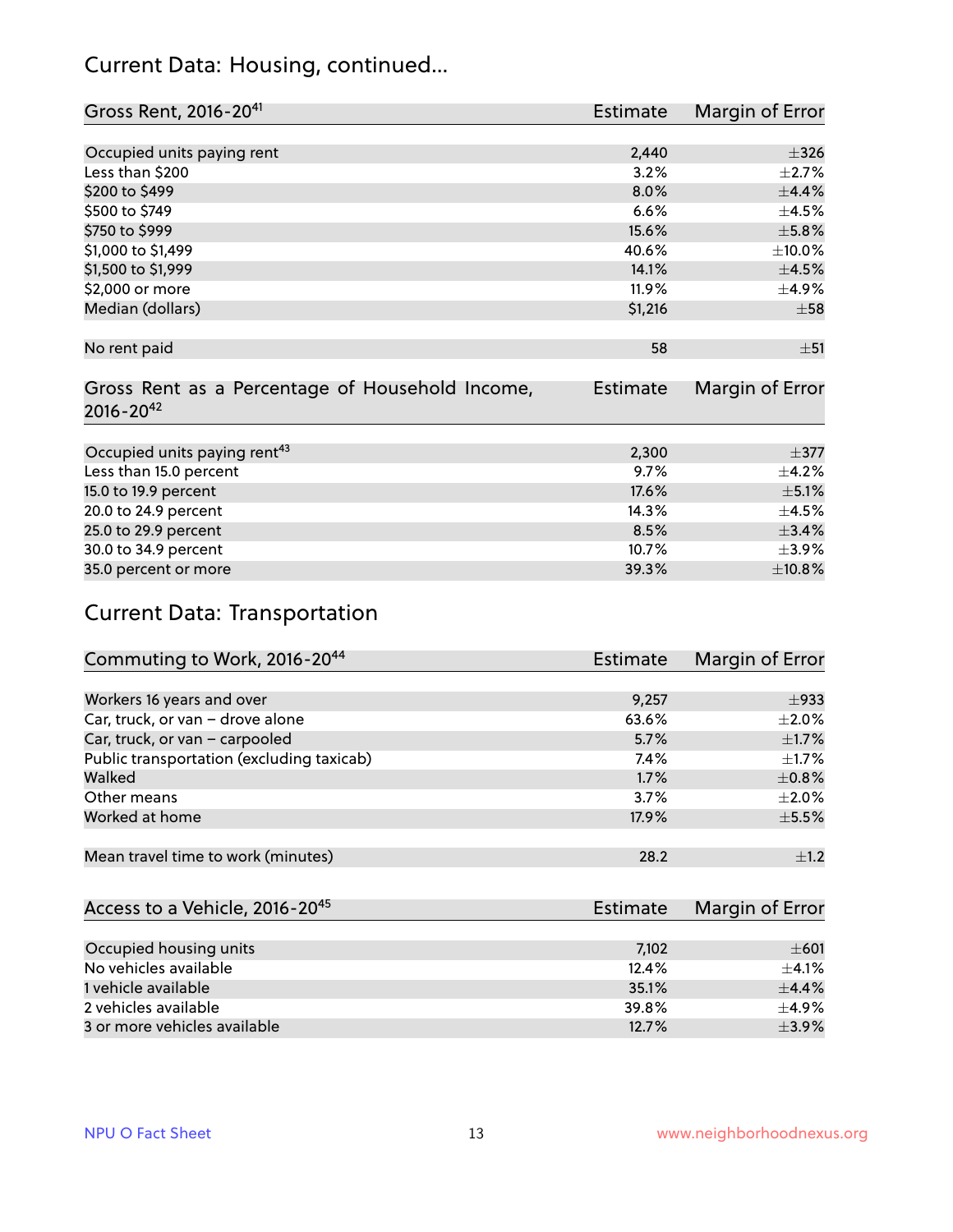#### Current Data: Health

| Health Insurance coverage, 2016-2046                    | Estimate | Margin of Error |
|---------------------------------------------------------|----------|-----------------|
|                                                         |          |                 |
| Civilian Noninstitutionalized Population                | 16,024   | ±1,285          |
| With health insurance coverage                          | 90.4%    | $\pm$ 10.2%     |
| With private health insurance coverage                  | 75.4%    | $\pm 2.3\%$     |
| With public health coverage                             | 22.5%    | $\pm$ 3.3%      |
| No health insurance coverage                            | 9.6%     | $\pm 2.0\%$     |
| Civilian Noninstitutionalized Population Under 19 years | 2,926    | $\pm 2,926$     |
| No health insurance coverage                            | 4.7%     | $\pm 3.6\%$     |
|                                                         |          |                 |
| Civilian Noninstitutionalized Population 19 to 64 years | 11,444   | $\pm$ 1,053     |
| In labor force:                                         | 9,984    | ±1,003          |
| Employed:                                               | 9,206    | $\pm$ 983       |
| With health insurance coverage                          | 92.3%    | $\pm$ 3.9%      |
| With private health insurance coverage                  | 90.0%    | $\pm$ 4.0%      |
| With public coverage                                    | 3.2%     | $\pm$ 1.9%      |
| No health insurance coverage                            | 7.7%     | $\pm 2.0\%$     |
|                                                         |          |                 |
| Unemployed:                                             | 777      | $\pm$ 983       |
| With health insurance coverage                          | 67.8%    | $\pm 20.1\%$    |
| With private health insurance coverage                  | 32.0%    | ±10.4%          |
| With public coverage                                    | 36.5%    | $\pm$ 24.5%     |
| No health insurance coverage                            | 32.2%    | ±12.1%          |
|                                                         |          |                 |
| Not in labor force:                                     | 1,460    | $\pm 282$       |
| With health insurance coverage                          | 71.7%    | ±6.8%           |
| With private health insurance coverage                  | 45.5%    | $\pm$ 8.5%      |
| With public coverage                                    | 31.0%    | $\pm$ 8.3%      |
| No health insurance coverage                            | 28.3%    | ±11.5%          |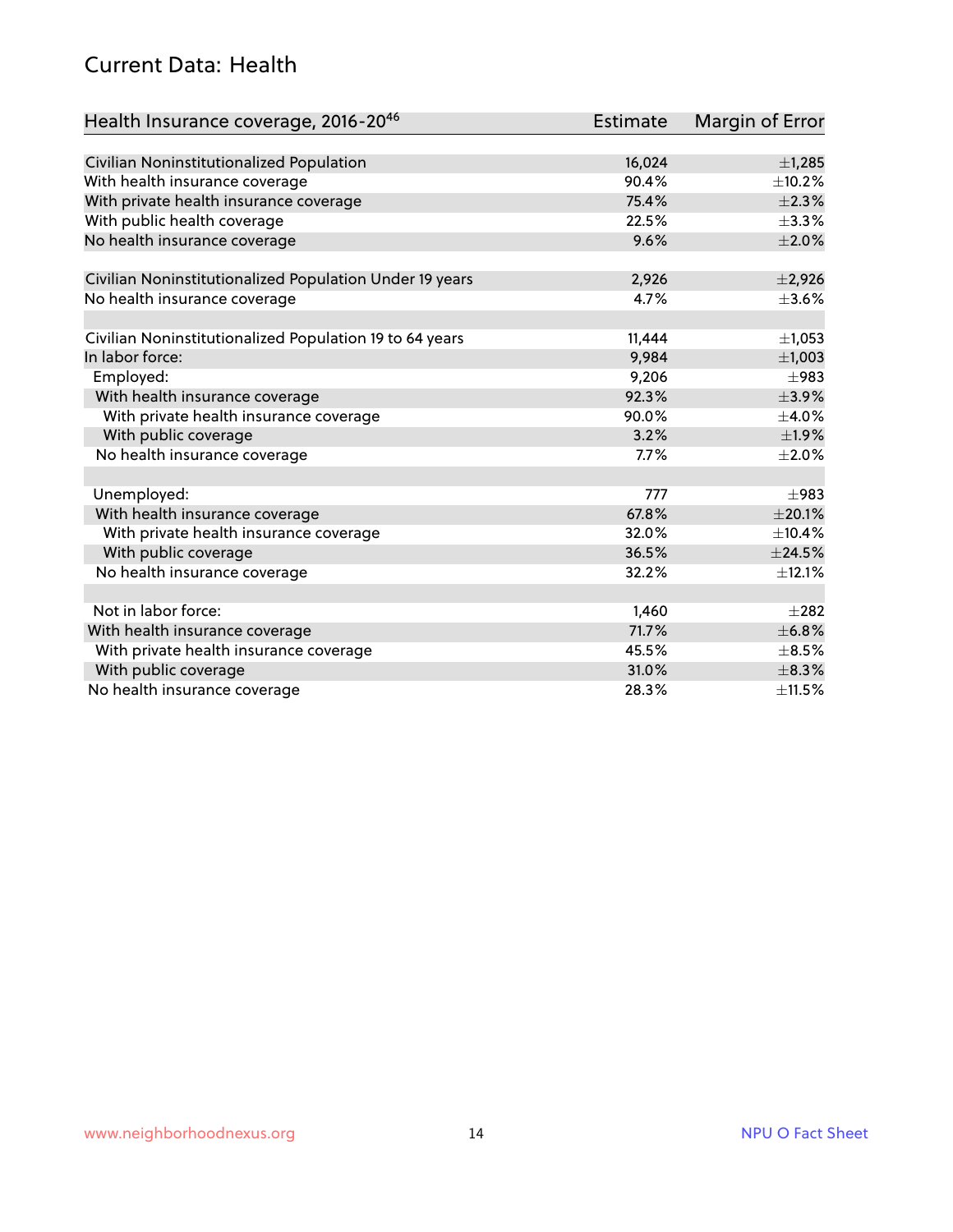#### Notes:

- 1. Source: U.S. Census Bureau, Decennial Census 2000, SF1 tables P8, P12; American Community Survey, tables B01001, B03002
- 2. This category includes Pacific Islanders, Native Americans and Alaska Natives, people who identify as some other race, and those who identify as bi/multi racial.
- 3. Source: U.S. Census Bureau, Decennial Census 2000, SF1 tables P15, P16, P18, P19; American Community Survey, tables B11001, B11005, B11003
- 4. Source: U.S. Census Bureau, Decennial Census 2000, SF3 table P37; American Community Survey, table B15002
- 5. Source: U.S. Census Bureau, Longitudinal Employer-Household Dynamics Residential Area Characteristics, Table JT01 (Primary Jobs); Workplace Area Characteristics, Table JT00 (All Jobs)
- 6. Source: U.S. Census Bureau, Decennial Census 2000, SF3 tables P52, P87; American Community Survey, tables B19001, B17001
- 7. Source: U.S. Census Bureau, Decennial Census 2000, SF1 tables H3, H4; American Community Survey, tables B25002, B25009
- 8. Source: U.S. Census Bureau, Decennial Census 2000, SF3 table H44; American Community Survey, tables B25044
- 9. Source: Atlanta Police Department, COBRA; U.S. Census Bureau, American Community Survey, table B01001
- 10. Source: U.S. Census Bureau, American Community Survey, table B01001
- 11. Source: U.S. Census Bureau, American Community Survey, table B03002
- 12. Source: U.S. Census Bureau, American Community Survey, table B05002
- 13. Source: U.S. Census Bureau, American Community Survey, table B05003
- 14. Source: U.S. Census Bureau, American Community Survey, tables B19001, B19025, B19051, B19061, B19055, B19065, B19059, B19069, B19056, B19066, B19057, B19067, B22001, B19101, B19127
- 15. Source: U.S. Census Bureau, American Community Survey, tables B19201, B19214, B20017, B19313
- 16. Source: U.S. Census Bureau, American Community Survey, table B17010
- 17. Source: U.S. Census Bureau, American Community Survey, tables B17001, B17006, B17021, B17007. Table totals may be lower than the total population, as they are based on the population for whom poverty status is determined.
- 18. Source: U.S. Census Bureau, American Community Survey, B17001H, B17001B, B17001D, B17001I. Table totals may be lower than the total population, as they are based on the population for whom poverty status is determined.
- 19. Source: U.S. Census Bureau, American Community Survey, tables B23001, B23008
- 20. Source: U.S. Census Bureau, American Community Survey, table C24030
- 21. Source: U.S. Census Bureau, American Community Survey, table C24010
- 22. Source: U.S. Census Bureau, American Community Survey, table B24080
- 23. Source: U.S. Census Bureau, Longitudinal Employer-Household Dynamics Origin-Destination Data, Tables JT00 Main and JT00 Aux
- 24. Source: U.S. Census Bureau, Longitudinal Employer-Household Dynamics Origin-Destination Data, Tables JT00 Main and JT00 Aux
- 25. Source: U.S. Census Bureau, Longitudinal Employer-Household Dynamics Origin-Destination Data, Tables JT00 Main and JT00 Aux
- 26. Source: U.S. Census Bureau, Longitudinal Employer-Household Dynamics Origin-Destination Data, Tables JT00 Main and JT00 Aux
- 27. Source: U.S. Census Bureau, American Community Survey, table B14001
- 28. Source: U.S. Census Bureau, American Community Survey, table B15002
- 29. Source: U.S. Census Bureau, American Community Survey, tables B11001, B11003, B11007, B11005, B09019
- 30. Source: U.S. Census Bureau, American Community Survey, tables B25002, B25003, B25004
- 31. Source: U.S. Census Bureau, American Community Survey, table B25024
- 32. Source: U.S. Census Bureau, American Community Survey, table B25034
- 33. Source: U.S. Census Bureau, American Community Survey, tables B25009, B25008, B25003
- 34. Source: U.S. Census Bureau, American Community Survey, table B07003
- 35. Source: U.S. Census Bureau, American Community Survey, table B25075. This value is self-reported and may differ from home values as determined by the County Tax Assessor.
- 36. Source: U.S. Census Bureau, American Community Survey, table B25081
- 37. Source: U.S. Census Bureau, American Community Survey, table B25087
- 38. Source: U.S. Census Bureau, American Community Survey, table B25091
- 39. Excludes units where Selected Monthly Owner Costs as a Percentage of Income cannot be computed.
- 40. Excludes units where Selected Monthly Owner Costs as a Percentage of Income cannot be computed.
- 41. Source: U.S. Census Bureau, American Community Survey, table B25063
- 42. Source: U.S. Census Bureau, American Community Survey, table B25070
- 43. Excludes units where Gross Rent as a Percentage of Income cannot be computed.
- 44. Source: U.S. Census Bureau, American Community Survey, tables B08101, B08013
- 45. Source: U.S. Census Bureau, American Community Survey, table B25044
- 46. Source: U.S. Census Bureau, American Community Survey, tables B18135, B27011

The dagger (†) symbol denotes values that cannot be computed.